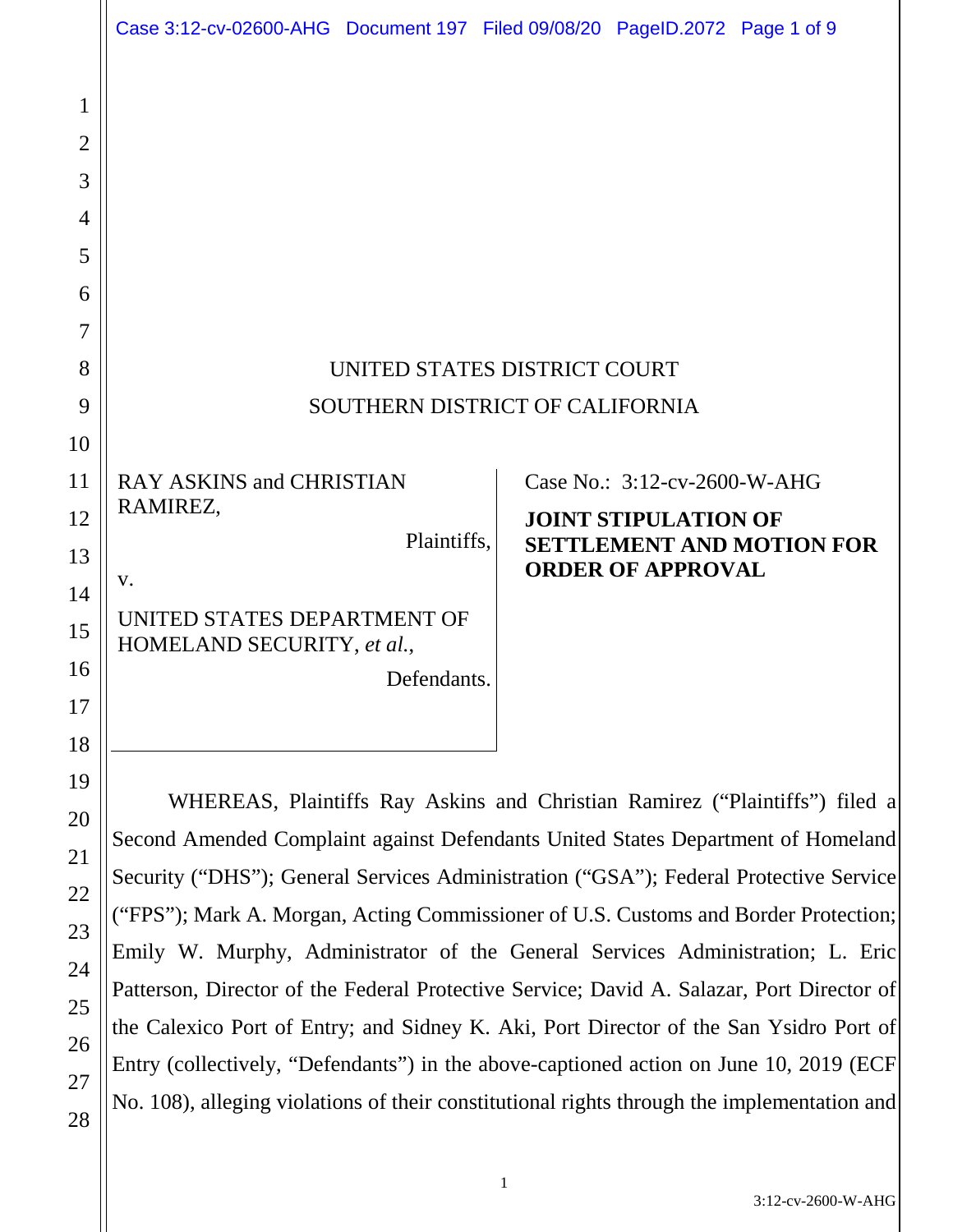1 2 enforcement of certain policies, practices, regulations, and signage that prohibit photography at land ports of entry; and

WHEREAS, the parties wish to resolve this action without further litigation; IT IS HEREBY STIPULATED AND AGREED by and among the parties that the action shall be resolved as follows:

1. Defendants shall not prevent, impede, or otherwise interfere with the First Amendment rights of members of the public to make and retain photographs, video recordings, or other recordings of matters or events from a Publicly Accessible Area (as defined below) at any land port of entry in the United States, except as permitted in this Joint Stipulation of Settlement ("Stipulated Settlement").

2. Definitions.

3

4

5

6

7

8

9

10

11

12

13

14

15

16

17

18

19

20

21

22

23

24

25

26

- a. "DHS Defendants" as used herein refers to (1) the United States Department of Homeland Security ("DHS") and its components, including but not limited to U.S. Customs and Border Protection ("CBP") and Federal Protective Service ("FPS"); and (2) all personnel, employees, agents, contractors, officers, or any other persons acting under the control of, or on behalf of, DHS or its components at a land port of entry.
- b. A "Publicly Accessible Area" as used herein is an outdoor area at a land port of entry where a member of the public is permitted to be regardless of whether they intend to cross the United States border.
- c. A "Restricted Access Area" as used herein is: (1) any area within a land port of entry's boundaries that is used regularly by DHS Defendants to process or inspect individuals or vehicles crossing an international border, including any outdoor areas to which members of the public generally do not have access unless they are crossing the United States border; and (2) any indoor facility owned or operated by Defendants at a land port of entry.

27 28 3. DHS Defendants shall not construe or enforce any policy, rule, directive, or practice (including but not limited to 41 C.F.R. Part 102-74, Subpart C; CBP's Security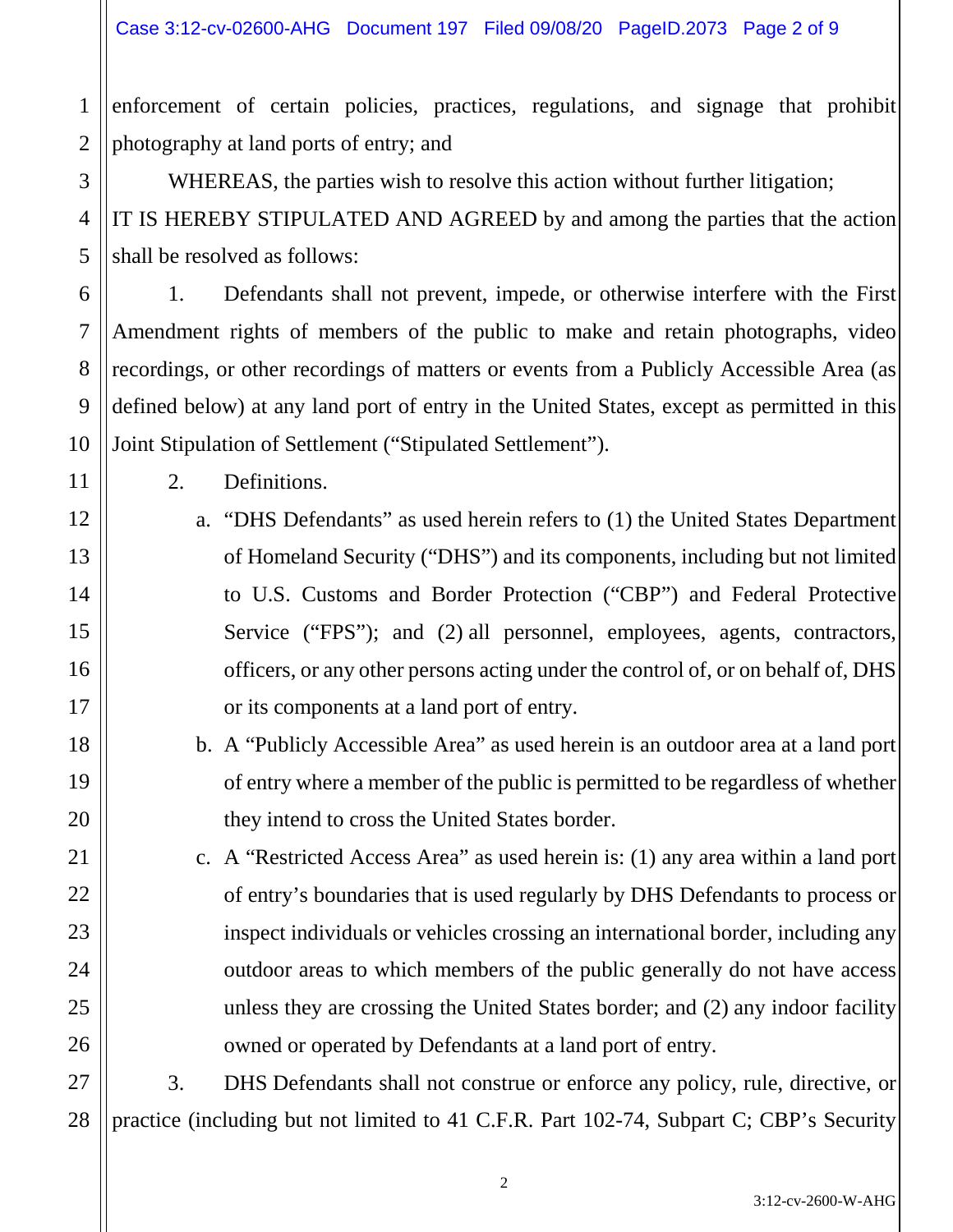1 Policy and Procedures Part 11.19; CBP Directive No. 5410-0001B; CBP's Ground Rules for New Media Production; DHS's Instruction of the Participation of DHS with Film and Television Productions, or DHS Directives System Instruction No. 109-10-001) against members of the public at a land port of entry in a manner inconsistent with this Stipulated Settlement. DHS Defendants shall not require members of the public to obtain prior authorization to make and retain photographs, video recordings, or other recordings of matters or events from a Publicly Accessible Area at any land port of entry in the United States. DHS Defendants shall not unlawfully seize, delete, destroy, alter, or otherwise inhibit any individual's access to photographs, video recordings, or other recordings taken from a Publicly Accessible Area at any land port of entry in the United States.

4. DHS Defendants shall provide a written instruction ("Written Instruction") to all personnel, employees, agents, contractors, officers, or any other persons acting under the control of, or on behalf of, DHS Defendants operating at any land port of entry stating that, consistent with the terms of this Stipulated Settlement, they shall not prevent, impede, or otherwise interfere with the First Amendment rights of members of the public to make and retain photographs, video recordings, or other recordings of matters or events from a Publicly Accessible Area at any land port of entry in the United States. The text of the Written Instruction must be consistent with the terms of this Stipulated Settlement, and shall include the following language:

The Government has reached a settlement of litigation regarding the ability of members of the public to take photographs and make video recordings in publicly accessible areas at land ports of entry. As part of that settlement, the Government has agreed that:

a. The following terms apply to all personnel, employees, agents, contractors, officers, and any other persons at land ports of entry acting under the control of or on the behalf of the Department of Homeland Security and its components, including but not limited to U.S. Customs and Border Protection and Federal Protective Service.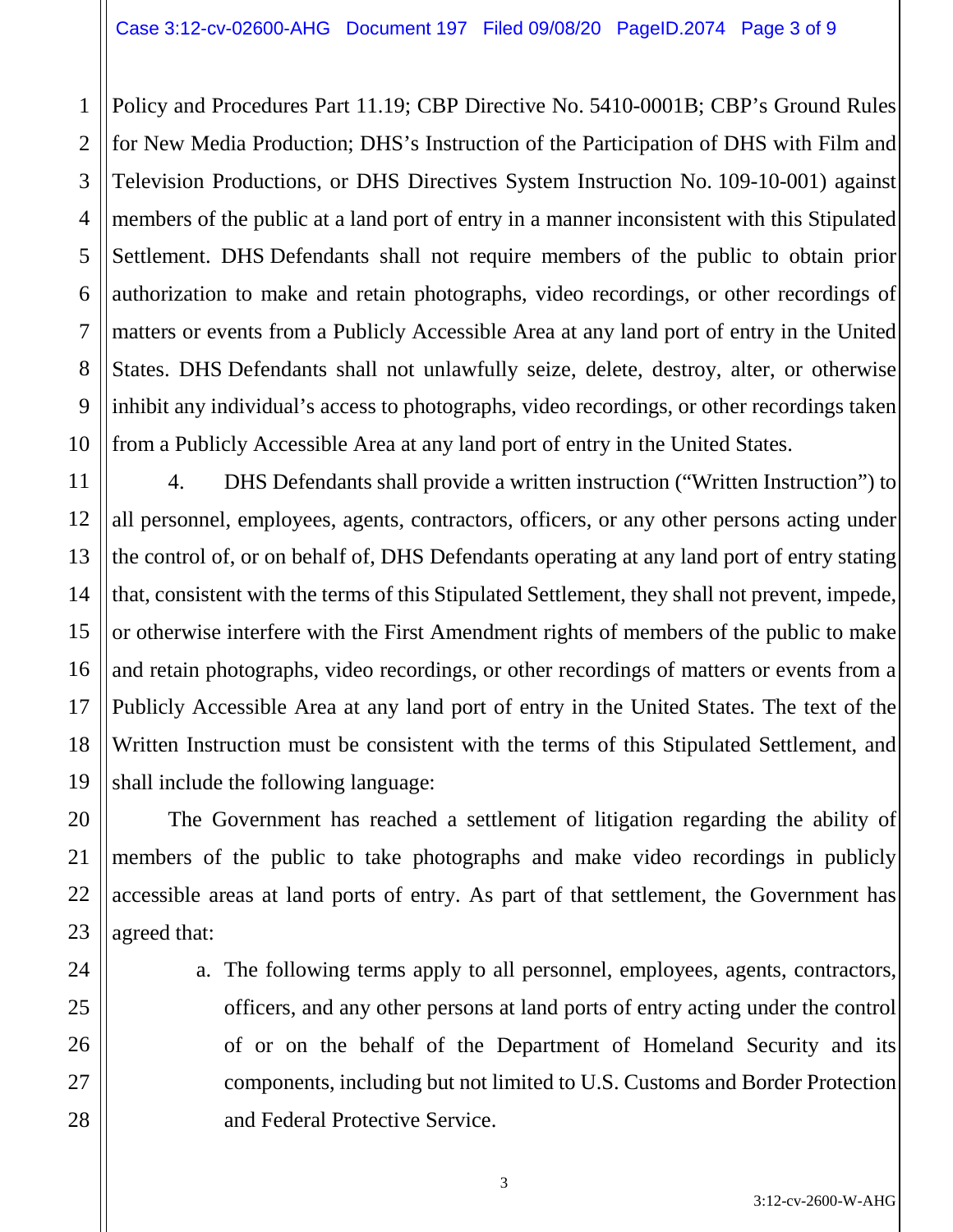1

2

3

4

5

6

7

8

9

10

11

12

13

14

15

16

17

18

19

20

21

22

23

24

25

26

27

28

- b. The Department of Homeland Security and its components, including but not limited to U.S. Customs and Border Protection and Federal Protective Service, shall not prevent, impede, or otherwise interfere with the First Amendment rights of members of the public to make and retain photographs, video recordings, or other recordings of matters or events from a Publicly Accessible Area at any land port of entry in the United States. A Publicly Accessible Area is an outdoor area at a land port of entry where a member of the public is permitted to be regardless of whether they intend to cross the United States border.
- c. The Department of Homeland Security and its components, including but not limited to U.S. Customs and Border Protection and Federal Protective Service, shall not require members of the public to obtain prior authorization to make and retain photographs, video recordings, or other recordings of matters or events from a Publicly Accessible Area at any land port of entry in the United States.
- d. The Department of Homeland Security and its components, including but not limited to U.S. Customs and Border Protection and Federal Protective Service, shall not unlawfully seize, delete, destroy, alter, or otherwise inhibit any individual's access to photographs, video recordings, or other recordings taken from a Publicly Accessible Area at any land port of entry in the United States.
- e. The Department of Homeland Security and its components, including but not limited to U.S. Customs and Border Protection and Federal Protective Service, shall not construe or enforce any policy, rule, directive, or practice (including but not limited to 41 C.F.R. Part 102-74, Subpart C; CBP's Security Policy and Procedures Part 11.19; CBP Directive No. 5410-0001B; CBP's Ground Rules for New Media Production; DHS's Instruction of the Participation of DHS with Film and Television Productions, or DHS Directives System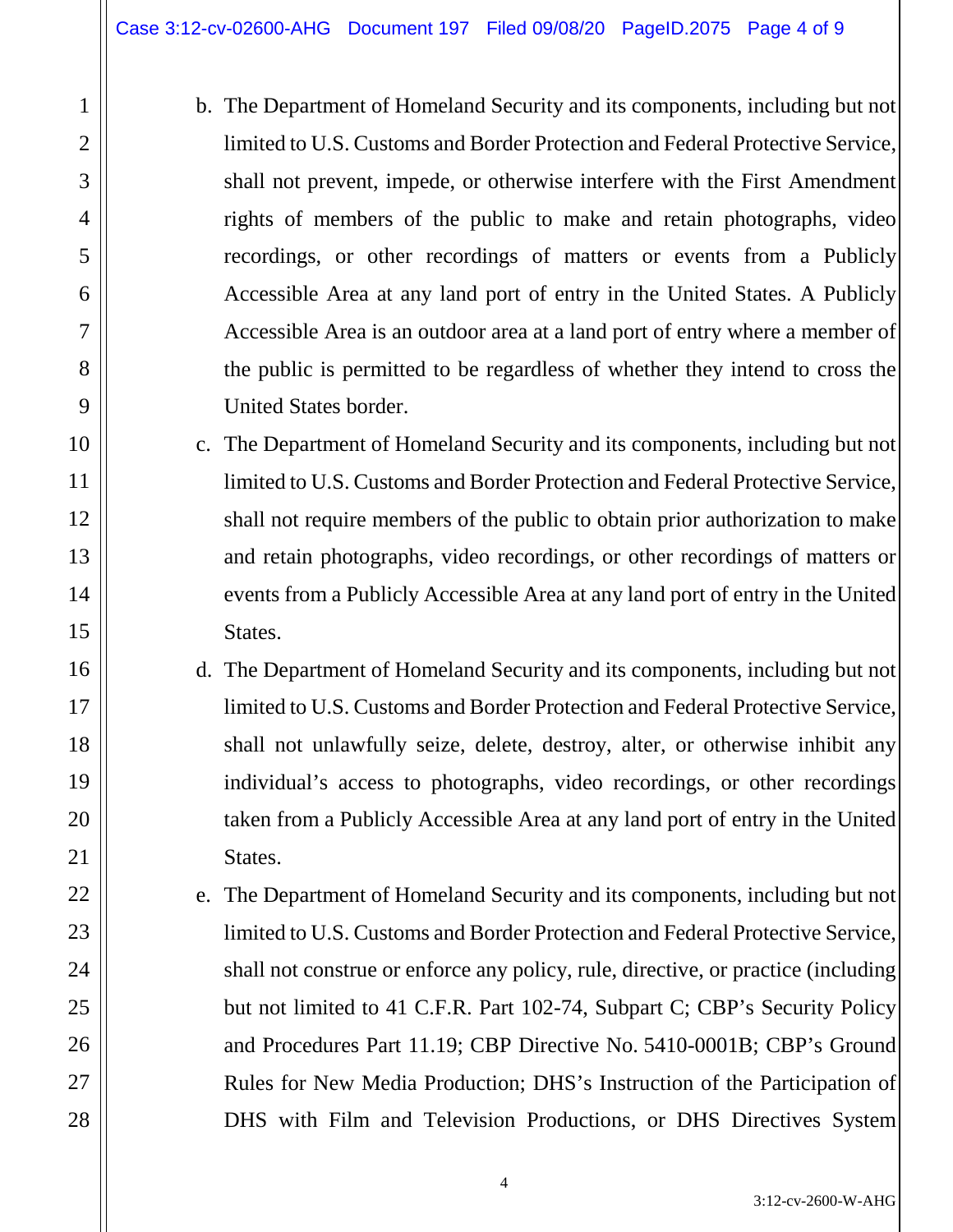1

2

3

4

5

6

7

8

9

10

11

12

13

14

15

16

17

18

19

20

21

22

23

24

25

26

Instruction No. 109-10-001) against members of the public at a land port of entry in a manner inconsistent with these terms.

- f. The act of taking photographs, video recordings, or other recordings from a Publicly Accessible Area is not unlawful activity and, without more, shall not constitute reasonable suspicion or probable cause of unlawful activity. However, officers may take any legally permissible law enforcement action, including but not limited to taking lawful steps to ascertain whether unlawful activity, or reconnaissance for the purpose of a terrorist or unlawful act, is being undertaken.
- g. The Department of Homeland Security and its components, including but not limited to U.S. Customs and Border Protection and Federal Protective Service, may continue to restrict photography or other recordings in Restricted Access Areas. A Restricted Access Area is: (1) any area within a land port of entry's boundaries that is used regularly by the Department of Homeland Security and its components to process or inspect individuals or vehicles crossing an international border, including any outdoor areas to which members of the public generally do not have access unless they are crossing the United States border; and (2) any indoor facility owned or operated by the Department of Homeland Security or General Services Administration at a land port of entry.

5. The Written Instruction shall be disseminated three times: (1) within ten (10) business days of dismissal of this case; (2) within ninety (90) days of dismissal of this case; and (3) one year after the first dissemination. Within ten (10) business days of each dissemination, DHS Defendants operating at any land port of entry shall provide counsel for Plaintiffs: (1) a true, correct, and complete copy of the Written Instruction as disseminated; and (2) a certification that confirms the date and manner in which the Written Instruction was disseminated.

27 28 6. Within 180 days of entry of the Order approving this Stipulated Settlement, GSA and DHS Defendants operating at any land port of entry shall remove all signage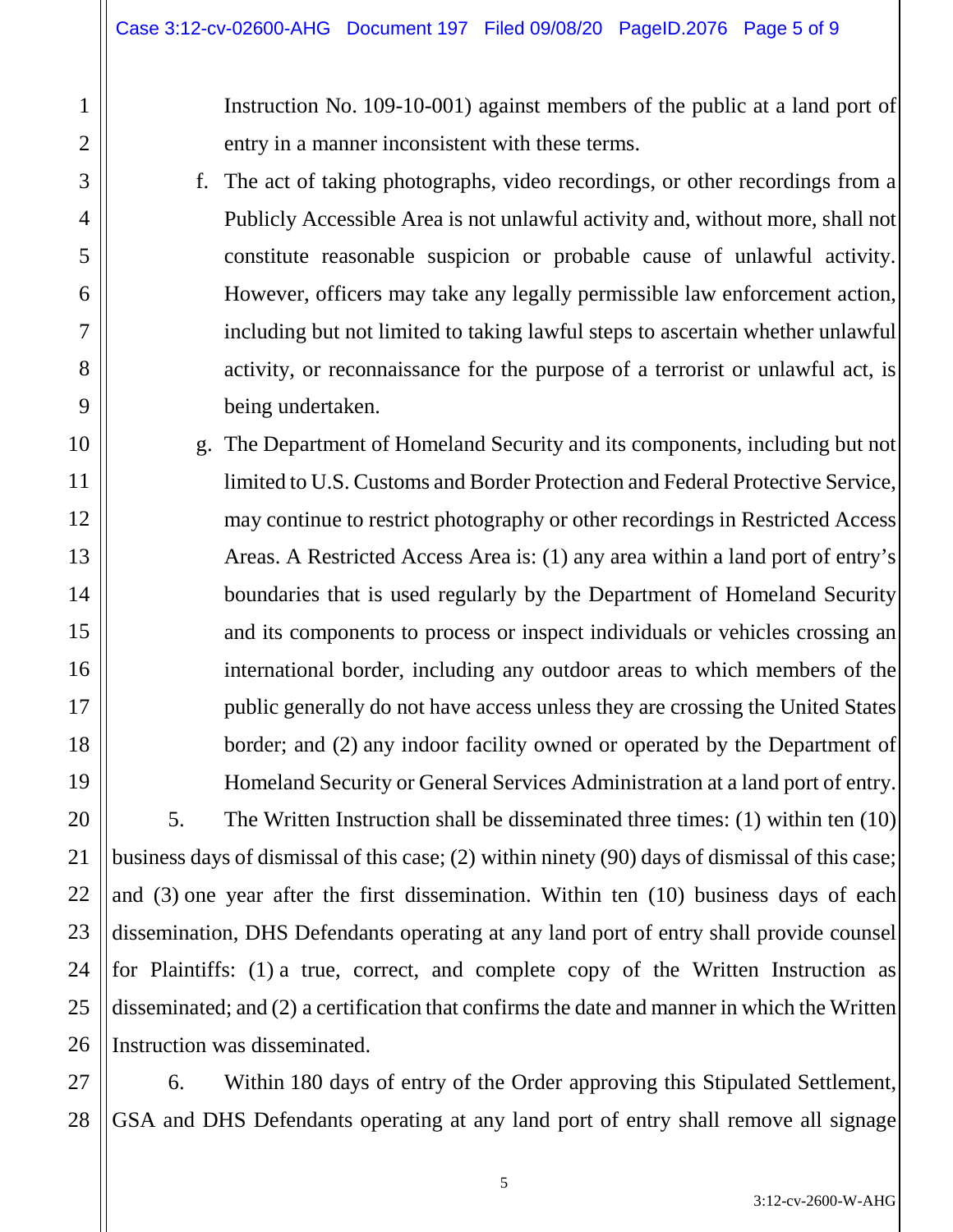4 currently posted in Publicly Accessible Areas at any land port of entry that is inconsistent with this Stipulated Settlement. Also within 180 days of entry of the Order approving this Stipulated Settlement, GSA and DHS Defendants operating at any land port of entry shall provide a certification to counsel for Plaintiffs that they have completed the removal of signage required under this Stipulated Settlement.

7. Nothing in this Stipulated Settlement shall preclude the DHS Defendants from taking any legally permissible law enforcement action, including but not limited to taking lawful steps to ascertain whether unlawful activity, or reconnaissance for the purpose of a terrorist or unlawful act, is being undertaken. Taking a legally permissible law enforcement action, without more, does not constitute preventing, impeding, or otherwise interfering with the rights of members of the public to make and retain photographs, video recordings, or other recordings of matters or events from a Publicly Accessible Area under this Stipulated Settlement. The act of taking photographs, video recordings, or other recordings from a Publicly Accessible Area is not unlawful activity and, without more, shall not constitute reasonable suspicion or probable cause of unlawful activity.

8. Nothing in this Stipulated Settlement shall preclude the Defendants from construing or enforcing policies that restrict photography, video recordings, or other recordings in Restricted Access Areas of land ports of entry.

9. Within thirty (30) calendar days after entry of an Order approving this Stipulated Settlement, CBP shall pay Plaintiffs' counsel the sum of \$512,500.00 in full satisfaction of any claim for attorney fees or costs.

10. Compliance with all applicable federal, state, and local tax requirements shall be the sole responsibility of Plaintiffs. This Stipulated Settlement is executed without reliance upon any representation by Defendants as to tax consequences, and Plaintiffs are responsible for the payment of all taxes that may be associated with the settlement payments. Further, nothing in this Stipulated Settlement waives or modifies federal, state, or local law pertaining to taxes, offsets, levies, and liens that may apply to this Stipulated Settlement or the settlement proceeds, and this Stipulated Settlement is executed without

1

2

3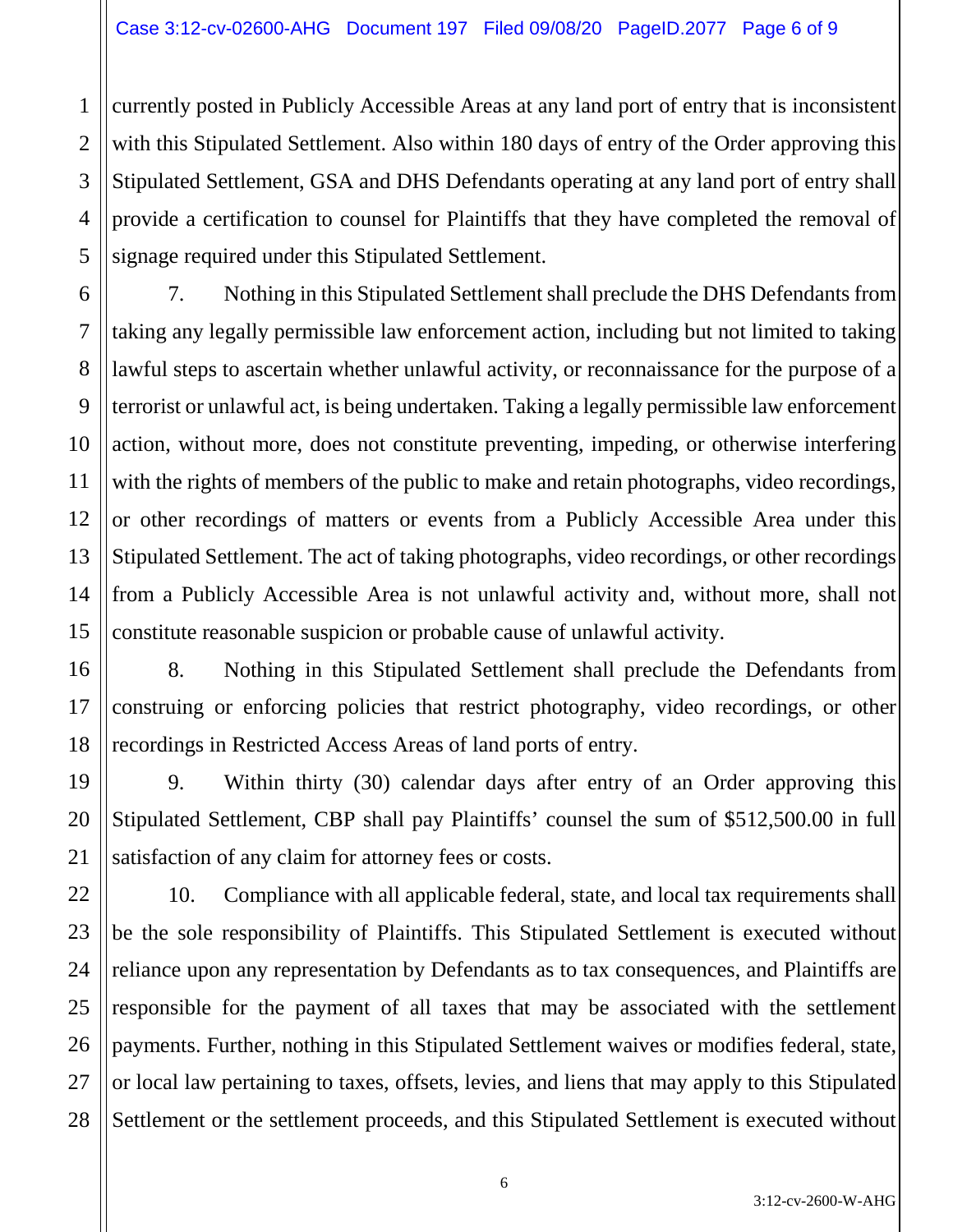reliance on any representation by Defendants as to the application of any such law.

1

2

3

4

5

6

7

8

9

11

21

11. Plaintiffs stipulate and agree to accept the consideration set forth above in full settlement and satisfaction of any and all claims and demands that they or their heirs, executors, successors in interest, administrators, or assigns may have or hereafter acquire against any Defendant on account of the events, circumstances, or incidents giving rise to this action and claims incident thereto. Plaintiffs hereby release and forever discharge all Defendants from any and all claims and liability arising directly or indirectly from the incidents or circumstances giving rise to or referred to in this action, except for any claims related to enforcement of the terms of this Stipulated Settlement.

10 12 13 14 15 16 17 18 19 20 22 23 24 25 26 12. The parties have consented to the continuing jurisdiction of United States Magistrate Judge Allison H. Goddard to enforce the terms of the Stipulated Settlement for a period of five (5) years after dismissal of this action. During this five-year period, Plaintiffs shall not be required to file a separate lawsuit to seek such enforcement. During this five-year period, if the rights of Plaintiffs under this settlement have allegedly been violated, Plaintiffs may additionally present arguments in this action alleging that Defendants have violated the terms of this Stipulated Settlement with respect to any member of the public. Notwithstanding the foregoing, nothing in this Stipulated Settlement is intended either to create any rights in or grant any cause of action to any person not currently a party to this litigation, or to release or waive any claim, cause of action, demand, or defense in law or equity that any party to this litigation may have against any person(s) or entity not a party to this Stipulated Settlement. Accordingly, if Plaintiffs claim that Defendants have violated the terms of this Stipulated Settlement based on a purported violation of the First Amendment rights of a non-party member of the public, such claim may not be raised directly on behalf of such non-party; rather, Plaintiffs, as parties to this Stipulated Settlement, must raise such claim solely on their own behalf within the framework of an alleged breach of the Stipulated Settlement.

27 28 13. Plaintiffs shall give Defendants thirty (30) calendar days to cure any alleged non-compliance with this Stipulated Settlement before seeking judicial review of any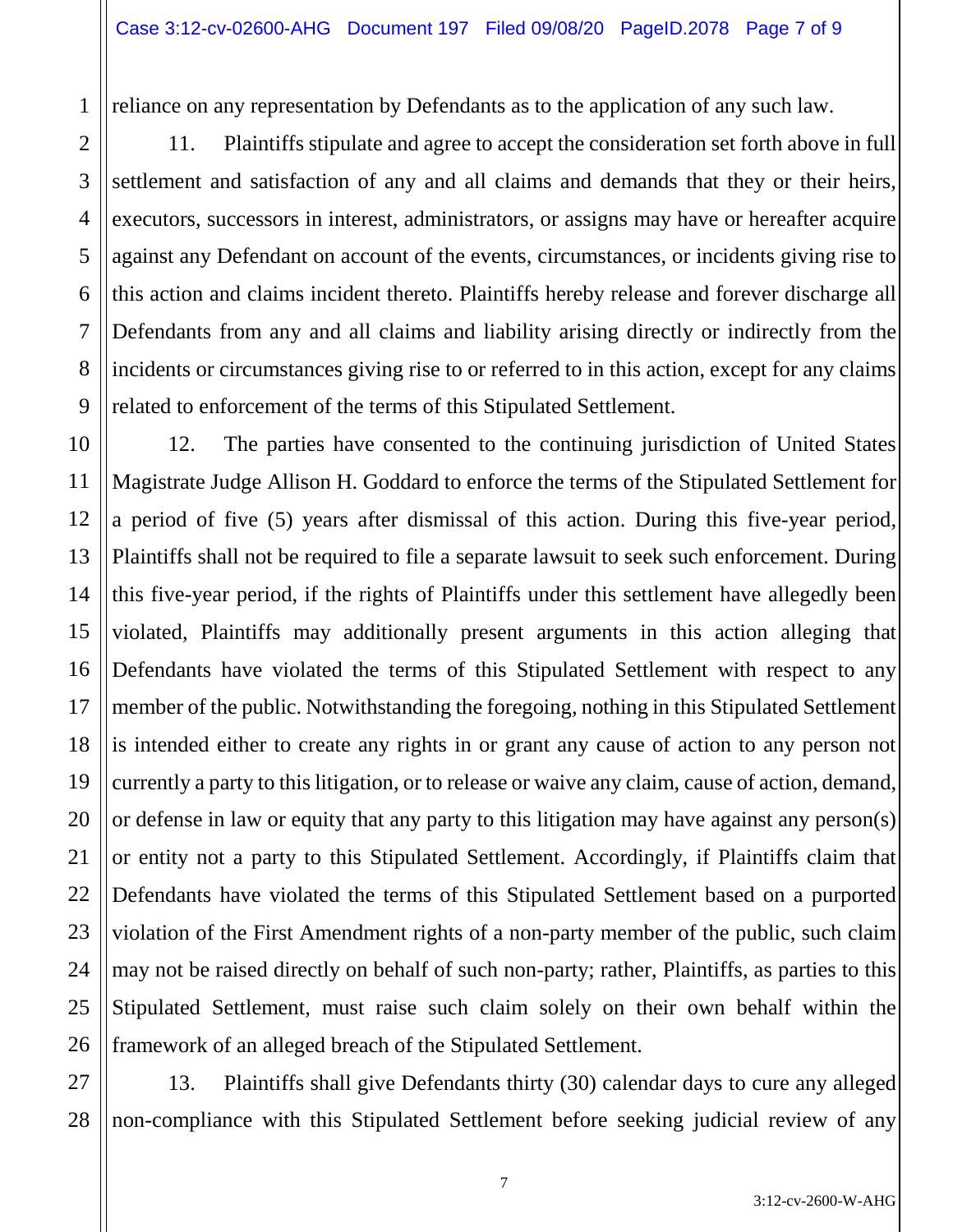claims related to such alleged non-compliance.

14. The parties understand and agree that this Stipulated Settlement contains the entire agreement between them, and that no statements, representations, promises, agreements, or negotiations, oral or otherwise, between the parties or their counsel that are not included herein have any force or effect.

15. The parties hereby jointly move the Court for an Order approving this Stipulated Settlement, and dismissing this action with prejudice pursuant to Federal Rule of Civil Procedure  $41(a)(1)(A)(ii)$ , subject to the provisions of this Stipulated Settlement and the continuing jurisdiction of the Court as provided and limited by the Consent to Exercise of Jurisdiction by a United States Magistrate Judge and Order of Reference. If any such Order of the Court extends the Court's jurisdiction beyond the limits set forth in Paragraph 12, the Parties' agreement to this Stipulated Settlement is void.

DATED: September 8, 2020

16 /*s*/ Mitra Ebadolahi Mitra Ebadolahi David Loy Sarah Thompson ACLU Foundation of San Diego & Imperial Counties P.O. Box 87131 San Diego, CA 92138-7131 Telephone: (619) 232-2121 Arthur Luk Sara Murphy D'Amico Samuel F. Callahan ARNOLD & PORTER KAYE SCHOLER LLP 601 Massachusetts Ave., NW Washington, DC 20001 Telephone: (202) 942-5000

1

2

3

4

5

6

7

8

9